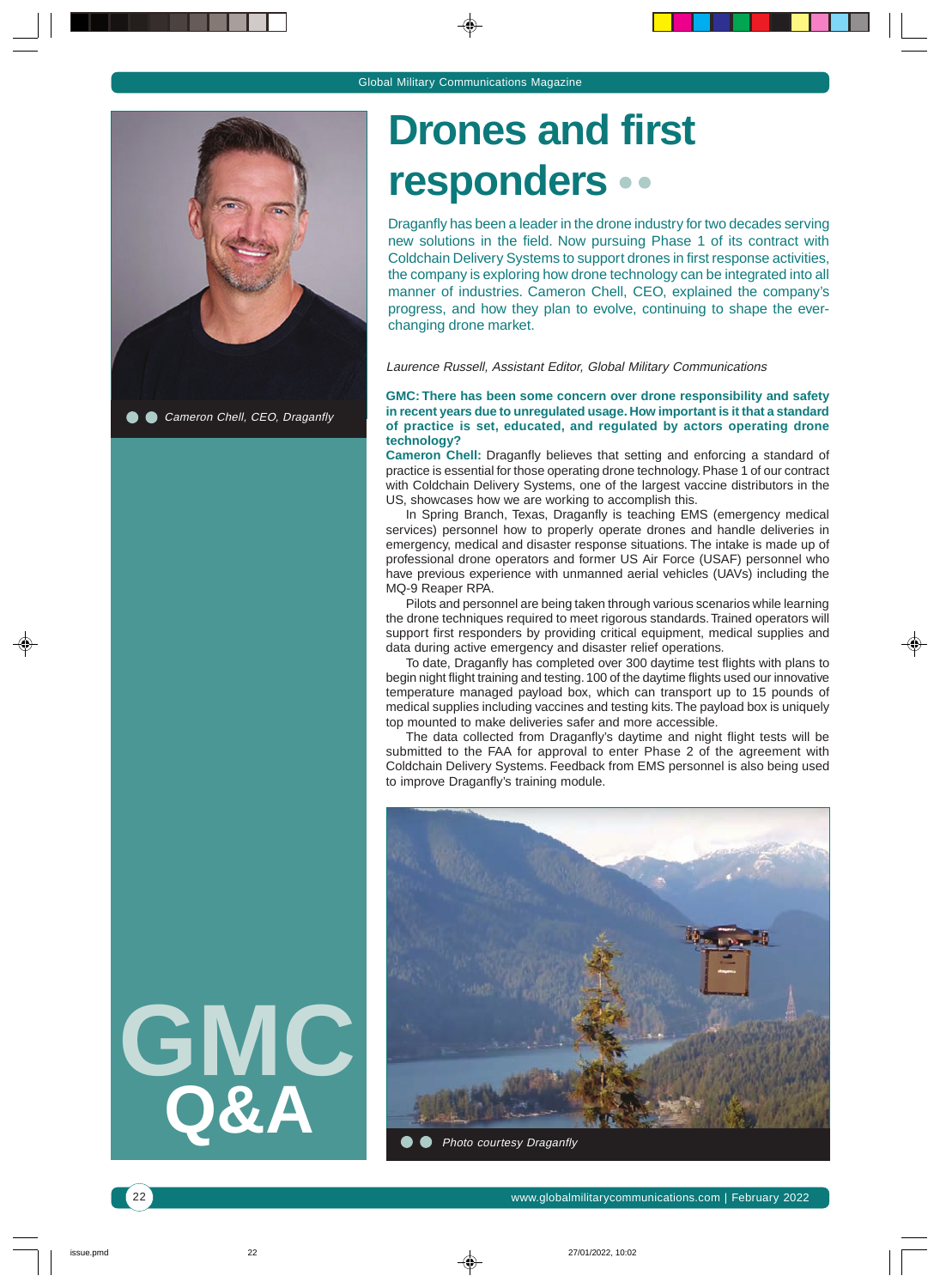

# **SPACE TECH EXPO USA IS THE WEST COAST'S** PREMIER EVENT FOR COMMERCIAL, CIVIL, AND MILITARY SPACE TECHNOLOGY

Source the latest technologies, innovations and solutions from across the space industry supply chain

Meet specialist suppliers face-to-face and have your technical questions answered

> Learn about new market opportunites from expert speakers

# **REGISTER FOR FREE** WWW.SPACETECHEXPO.COM

MAY 23: INVITE-ONLY PREVIEW\* // MAY 24-25: EXHIBITS & CONFERENCE

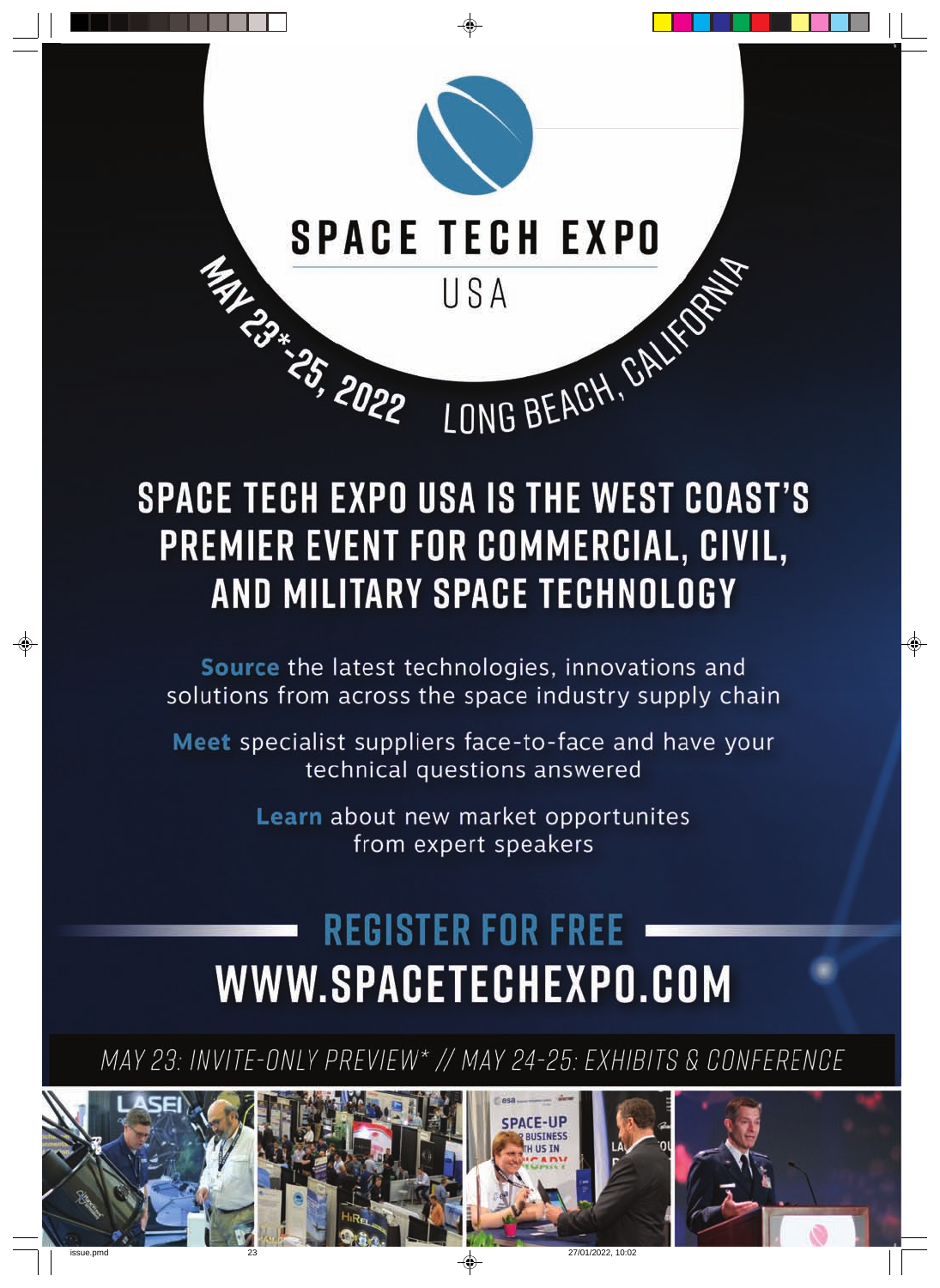We are proud to work with regulators and first responders to develop thorough and effective industry standards for drones.

#### **GMC: What are the standout applications of sustainable, safe drone technologies?**

**Cameron Chell:** For more than two decades, Draganfly has developed sustainable and safe drone solutions for a variety of industries. Our award-winning products are trusted by a number of established brands for data collection, public safety, and deliveries.

Working with our partners, we are able to collect high-quality data using multi and hyper-spectral imaging, 3D modelling as well as a suite of sophisticated sensor technology. Our products allow crews to remotely conduct environmental monitoring and assess the damage caused by storms, floods, and fires.

To keep people safe during and after the COVID-19 global pandemic, Draganfly's Vital Intelligence platform is capable of turning cameras into a contactless symptom detection system that can measure vital signs and social distancing. With voluntary consent, the Smart Vital system monitors vital signs including temperature, heart rate, breathing rate and blood oxygen content (SpO2). In addition to the Vital Intelligence platform, Draganfly's drone technology equipped with Varigard's disinfectant spray is able to sanitize high-traffic locations including stadiums and arenas in as little as four to six hours.

Our technology is also being used to help first responders. Draganfly's drones can provide emergency crews with visual oversight during critical missions like search and rescue and for collision reconstruction. The Draganflyer X4-ES is credited as the first drone to save a human life. In 2013, it helped Canadian officials locate missing hikers in a heavily wooded area in Saskatchewan. The drone now resides on permanent display in the Smithsonian National Air and Space Museum.

Draganfly is also teaching EMS personnel in Spring Branch, Texas how to properly operate drones and handle deliveries in emergency, medical and disaster response situations. Over 300 daytime test flights have been completed with plans to begin night flight training and testing.

Draganfly recently entered into an exclusive manufacturing agreement with Valqari to produce its Drone Delivery Stations. This opportunity allows both companies to revolutionize drone deliveries for industries including pharmaceuticals, meal delivery, grocery services, governments, and residential e-commerce.

Sustainable and safe drone technologies are proving to be a game-changer for a variety of sectors including agriculture, construction, energy and environmental, mining as well as public safety. Draganfly is committed to providing high-quality products and services that solve real-world problems.

#### **GMC: Draganfly initiated an EMS drone pilot training program producing operators who can assist first response personnel such as firefighters, search and rescuers and paramedics, alongside other critical relief measures. Could you expand on that program?**

**Cameron Chell:** In May, Coldchain Delivery Systems finalized a US\$750,000 definitive agreement with Draganfly. The agreement provides for Phase 1 of a planned five-phase rollout to develop, deploy and operate solutions for the delivery of medical supplies, medicine, and vaccines.

Coldchain is one of the largest vaccine distributors in the US. The company supports multiple governments and commercial clients including the Defense Logistics Agency, the Centers for Disease Control and Prevention, Johnson & Johnson brands as well as the Chicago Department of Public Health and Texas Department of State Health Services.

Currently in Phase 1, Draganfly is working with emergency crews on the development and training of how to properly pilot drones and handle deliveries in emergency, medical and disaster response situations. Professional drone operators and former US Air Force (USAF) personnel are being taken through various scenarios – learning the drone techniques required to meet rigorous standards. Trained operators will support first responders by providing critical equipment, medical supplies and data during active emergency and disaster relief operations.

#### **GMC: The program will be led by professional operators, some of them former US Air Force (USAF) personnel. What can the experiences and achievements of military drone technology do to assist emergency response at home?**

**Cameron Chell:** Draganfly is incredibly grateful to have former US Air Force (USAF) personnel contributing to this program. Their operational and piloting experience with multiple drone systems including the MQ-9 Reaper RPA is crucial as we work to ensure trained operators can effectively support first responders by providing critical equipment, medical supplies and data during active emergency and disaster relief operations.

From wars to search and rescue operations, drones have provided military officials with an alternative to crewed flights in potentially dangerous or hard-to-reach areas. In 2006, the Federal Aviation Administration (FAA) allowed a military-based Predator drone to fly in US civilian airspace for the first time to search for survivors following the devastation caused by Hurricane Katrina.

To provide world-class drone delivery services, the best pilots are essential. Having former USAF staff participating in this program is a testament to the caliber of talent Draganfly attracts.

#### **GMC: What can drone delivery and first response systems offer that traditional agents cannot?**

**Cameron Chell:** Draganfly's EMS drone delivery program enables a faster and safer response to emergency, medical and disaster relief situations. Instead of initially sending emergency crews into a potentially dangerous area, drones can provide high-resolution imagery of the scene, 3D mapping and conduct damage assessments. This high-quality data is vital as first

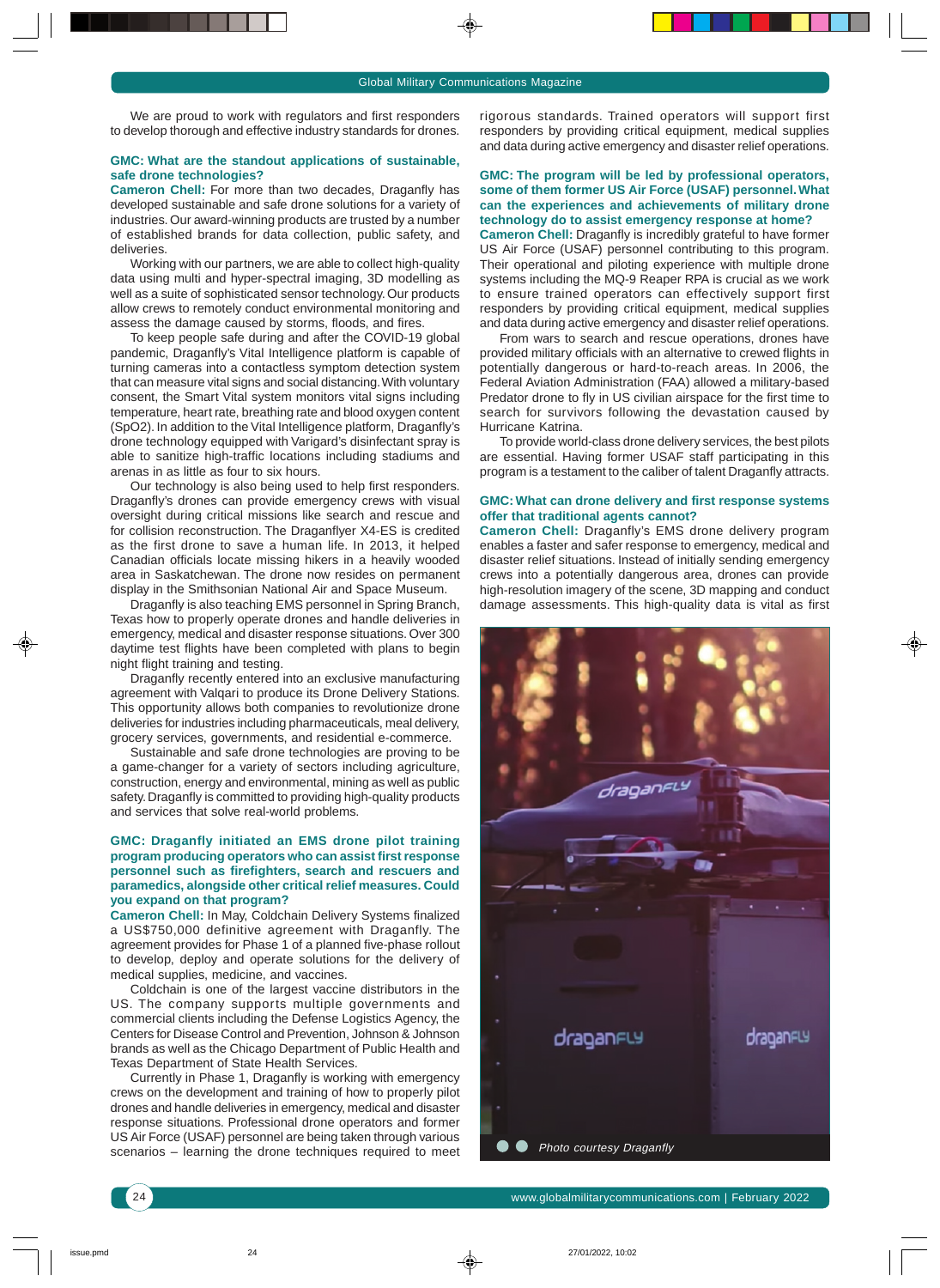### SPACE SPACE FOUNDATION 37 April 4-7, 2022 Colorado Springs, Colorado | USA

**New Business Opportunities World Class Networking Space Industry Experts** 

### **Be Connected. Anywhere. Reserve Your Space!**

www.spacesymposium.org +1.800.691.4000 | #37Space #SpaceSymposium 89